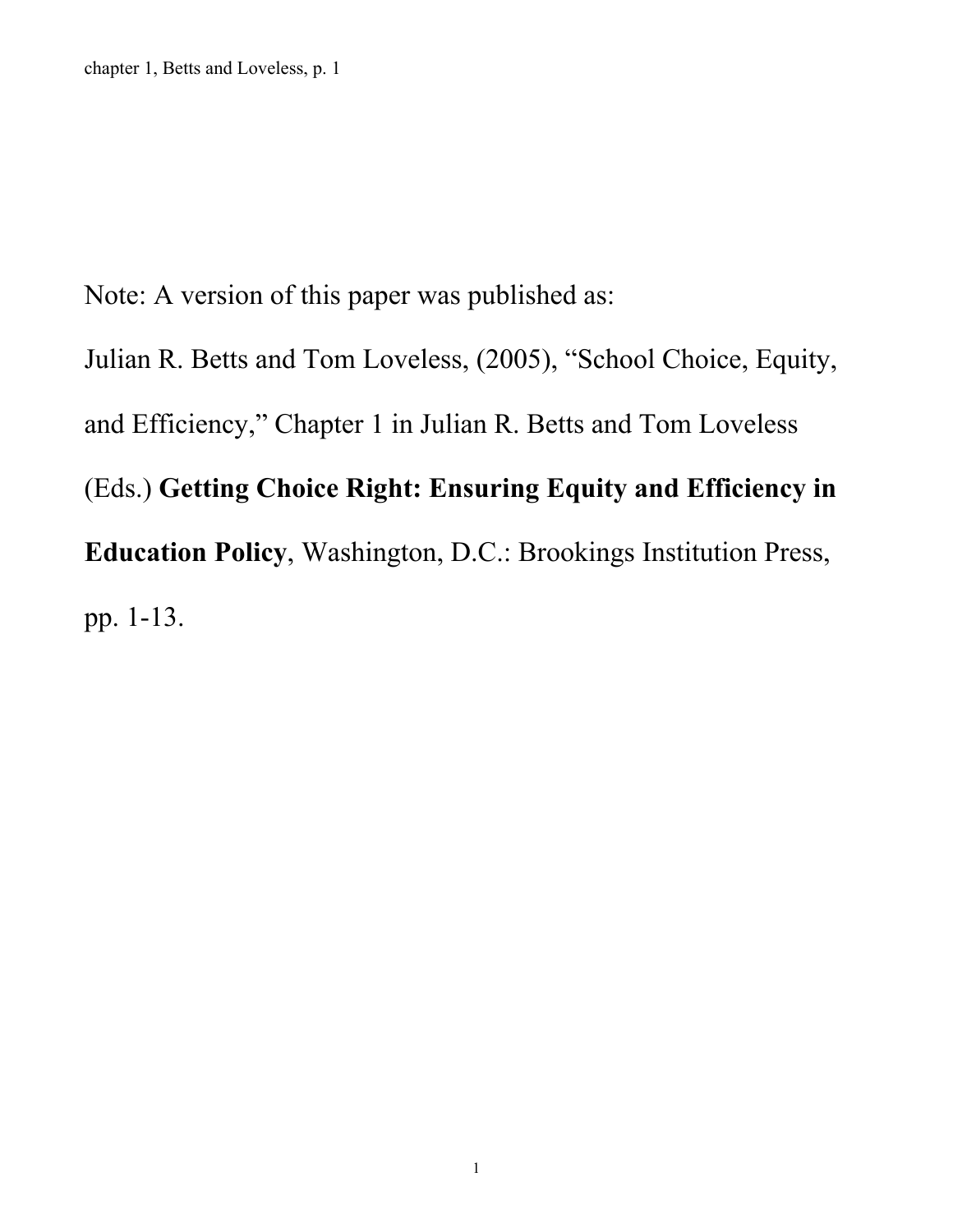# **Chapter 1**

# **The Implications of School Choice for Equity and Efficiency: An Introduction and Summary**

Julian R. Betts and Tom Loveless

In 2001 the Brookings Institution initiated the National Working Commission on Choice in K--12 Education, chaired by Paul Hill. With funding from the Bill and Melinda Gates Foundation and the Annie E. Casey Foundation, the commission worked over several years to study school choice in the United States. This book has evolved from the deliberations of that commission. It analyzes the potential costs and benefits of school choice and mechanisms policymakers can adopt to maximize the benefits of choice while mitigating potential risks.

This approach may seem unusual given that current public debate in the United States is often focused on the more elemental question of whether school choice is "good" or "bad." Although commission members had a wide range of views on school choice, they unanimously agreed that the debate over school choice desperately needs to move beyond the issue of whether parents should be allowed to choose a school for their children. The commission report recognizes the reality that school choice is here to stay and is likely to grow.<sup>1</sup> In this context, the most important policy question is, How can we implement school choice in a way to maximize the benefits while mitigating the potential costs?

Indeed, the question of school choice is not an "if" or a "when." We have always had school choice in the United States, through the right of parents to send their child to a private school and through the ability of parents to pick a public school for their child by choosing where to live. Clearly, affluent parents have typically been the main beneficiaries of these forms of school choice.

In recent decades new forms of school choice have arisen that have fundamentally changed the education landscape. In many cases these new mechanisms have provided less affluent families with their first taste of school choice. The busing efforts beginning in the 1960s sought to desegregate schools, often under court order.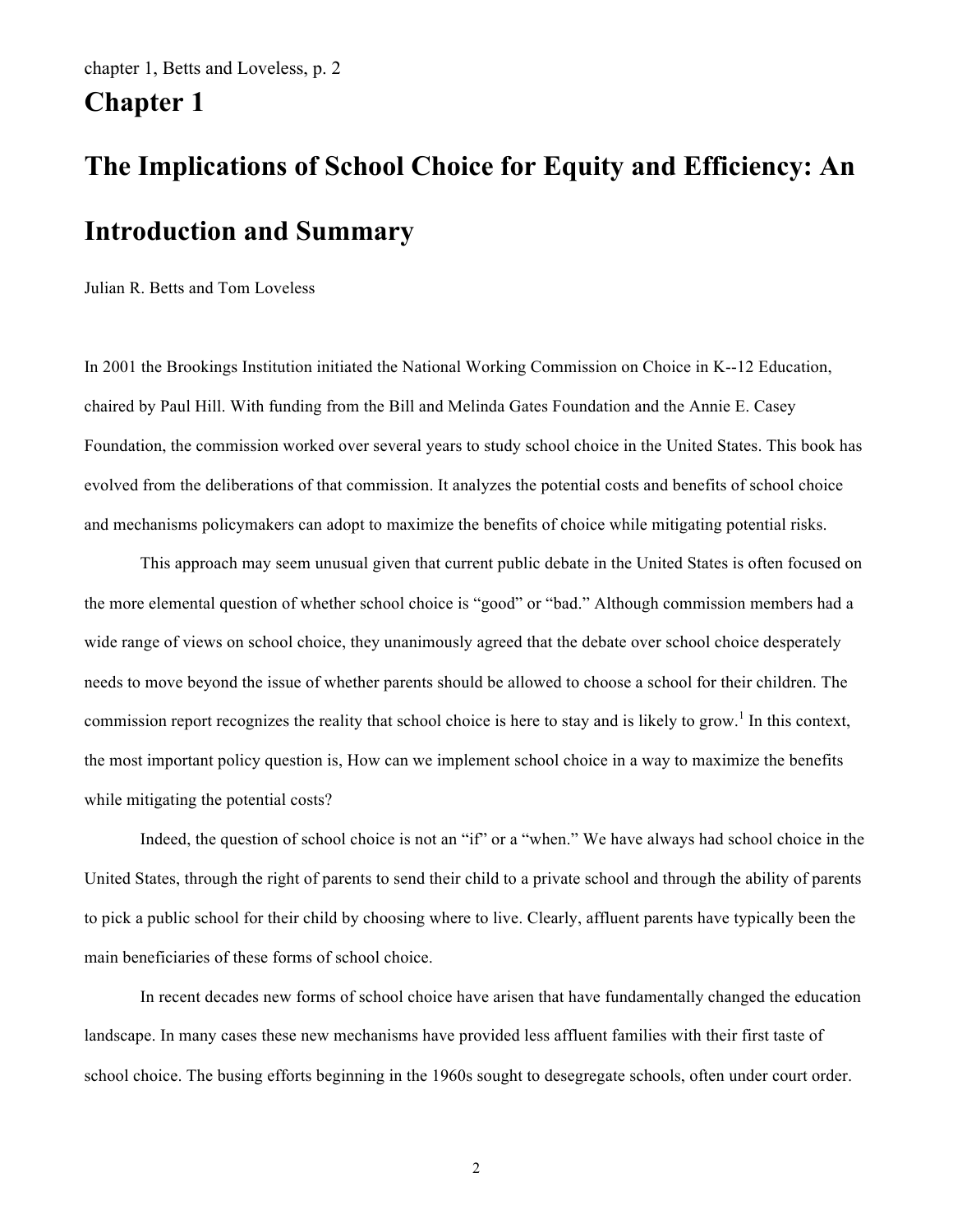Magnet schools sought to provide specialized schools while at the same time desegregating districts. Many of these programs, or variants, survive today.

More recently, charter schools, which are exempt from much of a state's education code, have sprung up in most states. Another program is open-enrollment programs, which make open seats at a school available to students who live outside the local attendance area. In a handful of cities and states, students are eligible to receive vouchers, which they can use toward tuition at a school of their choice.

Supporters of school choice point to several strong arguments in its favor. First, proponents argue, increased competition among schools for students will force schools to operate more efficiently in order to survive. Second, the newer forms of choice level the playing field in favor of less affluent families. Third, decentralized providers of education services better meet the diverse needs of students than does a monolithic public school system.

Ironically, one of the main benefits of school choice espoused by its proponents---increased variety---is also seen by opponents of choice as one of its greatest weaknesses. Opponents worry that school choice will undermine the notion of the common school, that is, the melting pot of shared educational and cultural experiences supposedly provided by public schools. Others fear that school choice will resegregate schools. A third concern is that choice will hurt students who are left behind in failing schools. These concerns deserve serious study.

The essays in this volume assess the basic mechanics of school choice, with a focus on the question of how, if the nation decides to expand choice, it might do so in a way that will benefit students while reducing the social costs. The first part of the book studies lessons for the design of school choice emanating from the economic theory of markets and from practical experience. The essays describe what policies promote both a vigorous demand for and an adequate supply of education choices. Because opponents of choice have raised many valid concerns about the impact of choice on the distribution of education opportunities, the second part of the book examines some related concerns. These range from the impact on students who are "left behind" in failing schools, to the impact of choice on racial integration, the complex and sometimes nasty politics of school choice, and the implications of choice for the civic engagement of tomorrow's adult population.

[1]Designing School Choice[end]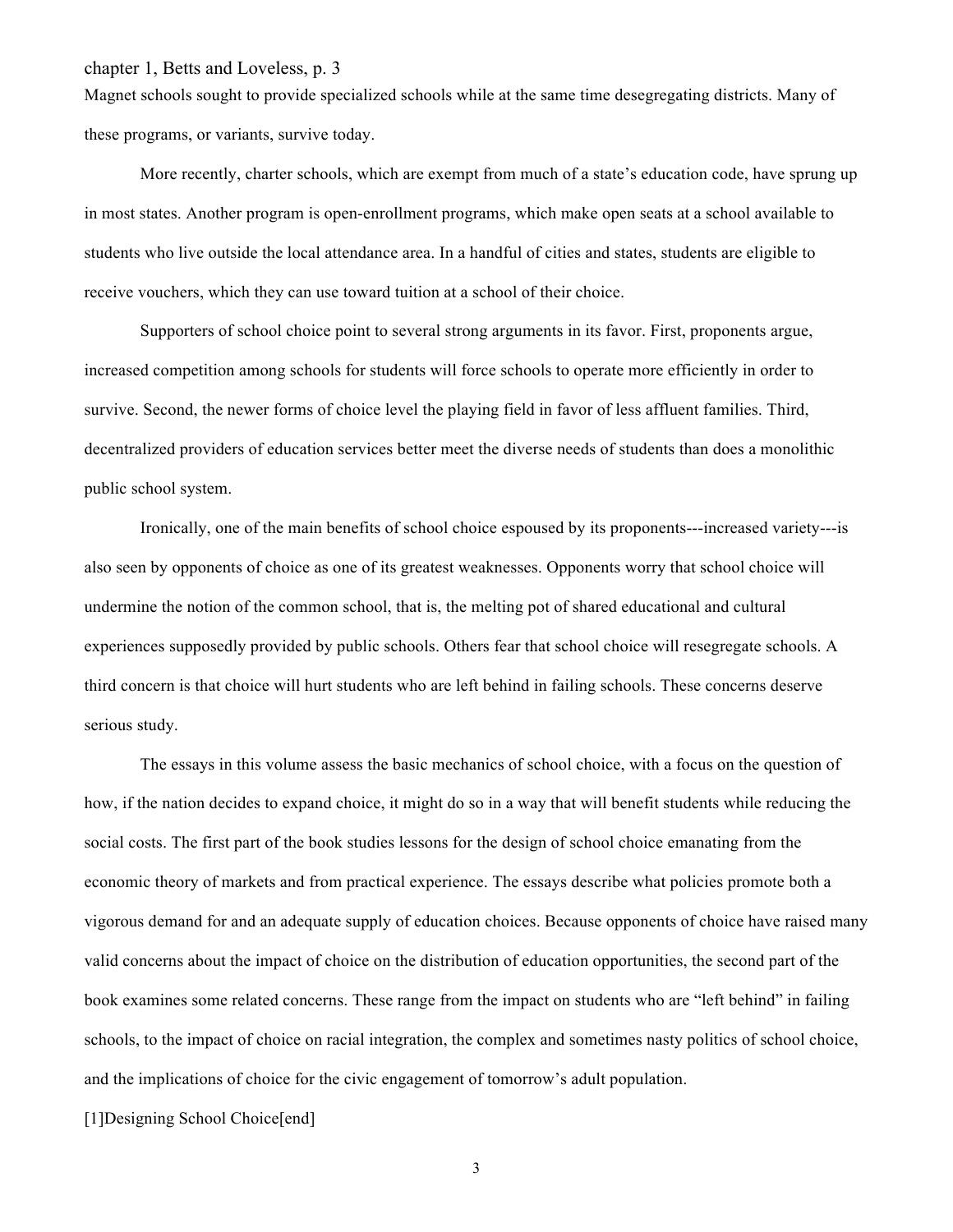How should choice systems be designed so as to squeeze the most benefit from a preset education budget? Economic theory, with careful application to the case of schooling, is informative on this point. Similarly, observation of the real-world operation of the demand and supply sides of the market for education yields policy prescriptions.

#### [2]The Economic Case[end]

Some of the fundamental arguments in favor of allowing school choice derive from economic models of how markets function. Economic theory, backed by a large number of empirical studies of markets for goods and services, argues that the more competition there is to supply goods or services to a market, the better off consumers will be. Many economists, beginning with the Nobel Laureate Milton Friedman in 1955, argue that the American norm of requiring parents to send their child to the nearest public school is economically inefficient because it prohibits competition among schools.<sup>2</sup>

In chapter 2, Julian Betts provides an overview of the lessons provided by economic theory for the design of school choice. The chapter makes several contributions. It discusses the benefits to consumers from a market that is "perfectly competitive" relative to a market that is served by a single monopoly provider. The theory has direct applications to public education, because a school district that strictly limits a family's choice of school to the family's neighborhood is in effect a monopolist. In contrast, a system that affords families a genuine choice from a menu of public (and perhaps even private) schools would generate competition among schools for students. In the case of perfect competition, in which a large number of schools compete for students, less efficient schools would cease to exist, increasing the effectiveness of each dollar spent on education. Theory predicts that under perfect competition no change could be made to the allocation of education dollars that would improve the welfare of one or more students without decreasing the welfare of one or more other students. In addition, a greater variety of schools would spring up to cater to the heterogeneous needs of different students, providing a rich array of services that a single monopoly provider could not hope to imitate.

Opponents of school choice often question, and even mock, the relevance of the economic theory of markets to school choice. According to this line of thinking, education is not a homogeneous commodity that can be provided by a huge number of suppliers. Further, children are not widgets. And just what, exactly, does it mean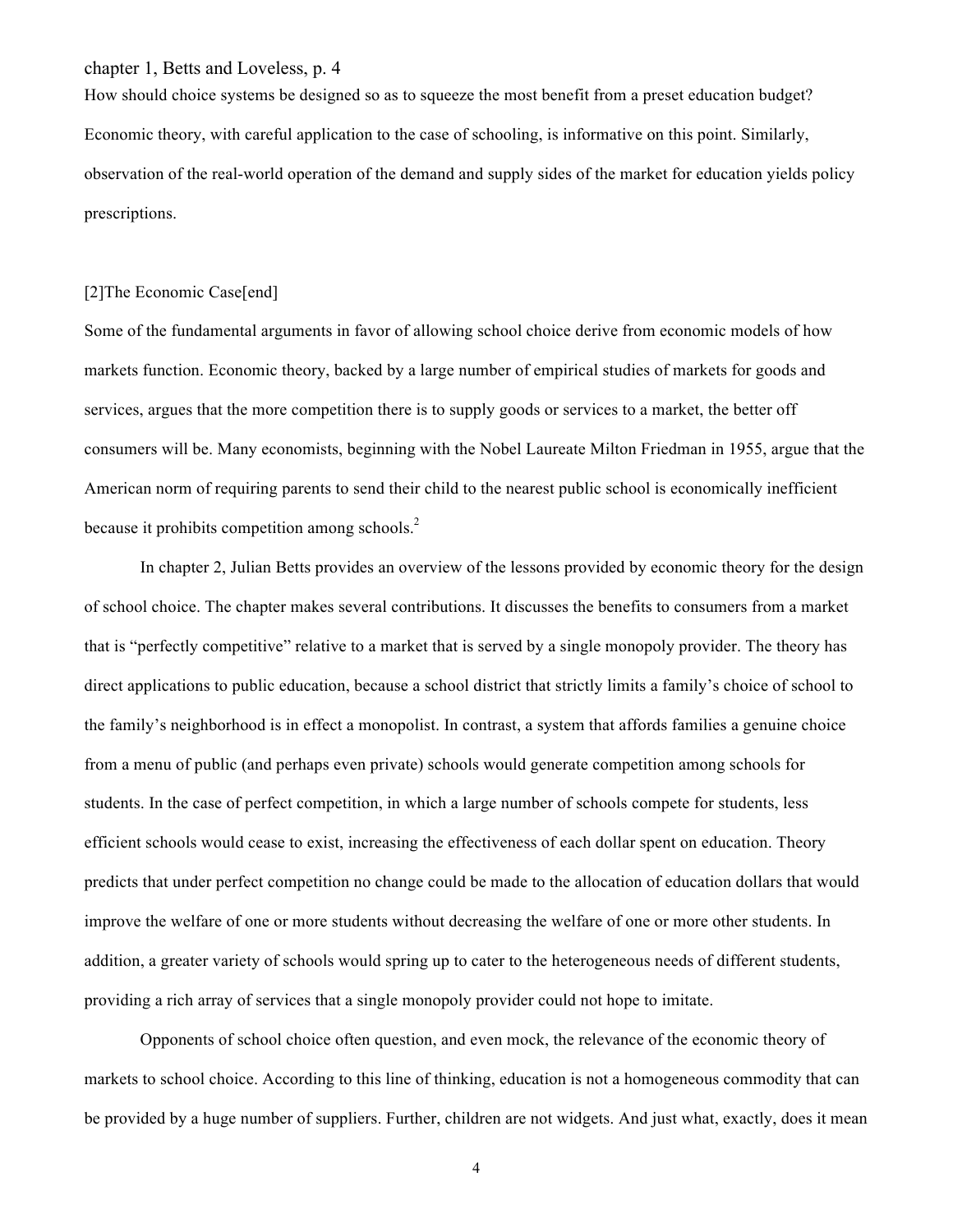that the least efficient "firms" (schools, in our case) should be allowed to go out of business? All of these criticisms hold some merit.

Betts discusses these and several other ways in which school choice is likely to fall short of perfect competition. In each case, he offers policy prescriptions to reduce these problems. In addition, it is crucial to understand that the efficiency benefits of competition do not disappear if a market is not perfectly competitive. As the chapter emphasizes, there is a continuum between the myth of a completely monopolistic district at one extreme and a perfectly competitive school choice system at the other extreme. In general, students and their families will be better off with more, not less, competition.

Although perfect competition can improve the efficiency of the provision of goods or services in a market, society cares about equity as well as efficiency. Indeed, one of the most prevalent concerns about expanding school choice is that it would further widen the gap between "have" and "have-not" families. Again, economic theory provides some important insights. Competitive markets can produce a range of efficient outcomes, both equitable and inequitable. What determines the outcome is the initial allocation of "buying power" among families. This has important practical implications. Betts studies these in some detail and outlines a number of potential policies that could level the playing field. Examples include both lottery systems with geographic or other quotas designed to ensure access to the best schools for the disadvantaged and voucher schemes that give schools a financial incentive to enroll educationally disadvantaged students.

# [2]Supply and Demand[end]

All choice systems depend on parents choosing schools. In chapter 3, Laura Hamilton and Kacey Guin analyze the demand side by looking at how families make such choices. The topic is crucial. The effectiveness of choice in allowing good schools to flourish and bad schools to go out of business hinges on parents making sound choices. Moreover, schools serve both public and personal interests. If parental choices are based on personal interests at the expense of public ones, the public benefits that schools provide may diminish.

Hamilton and Guin conclude that the literature is consistent in pinpointing academic quality as the top criterion for why parents say they choose a particular school. The situation is less clear when it comes to studies of how parents act rather than what they say. Several studies show, for example, that the racial composition and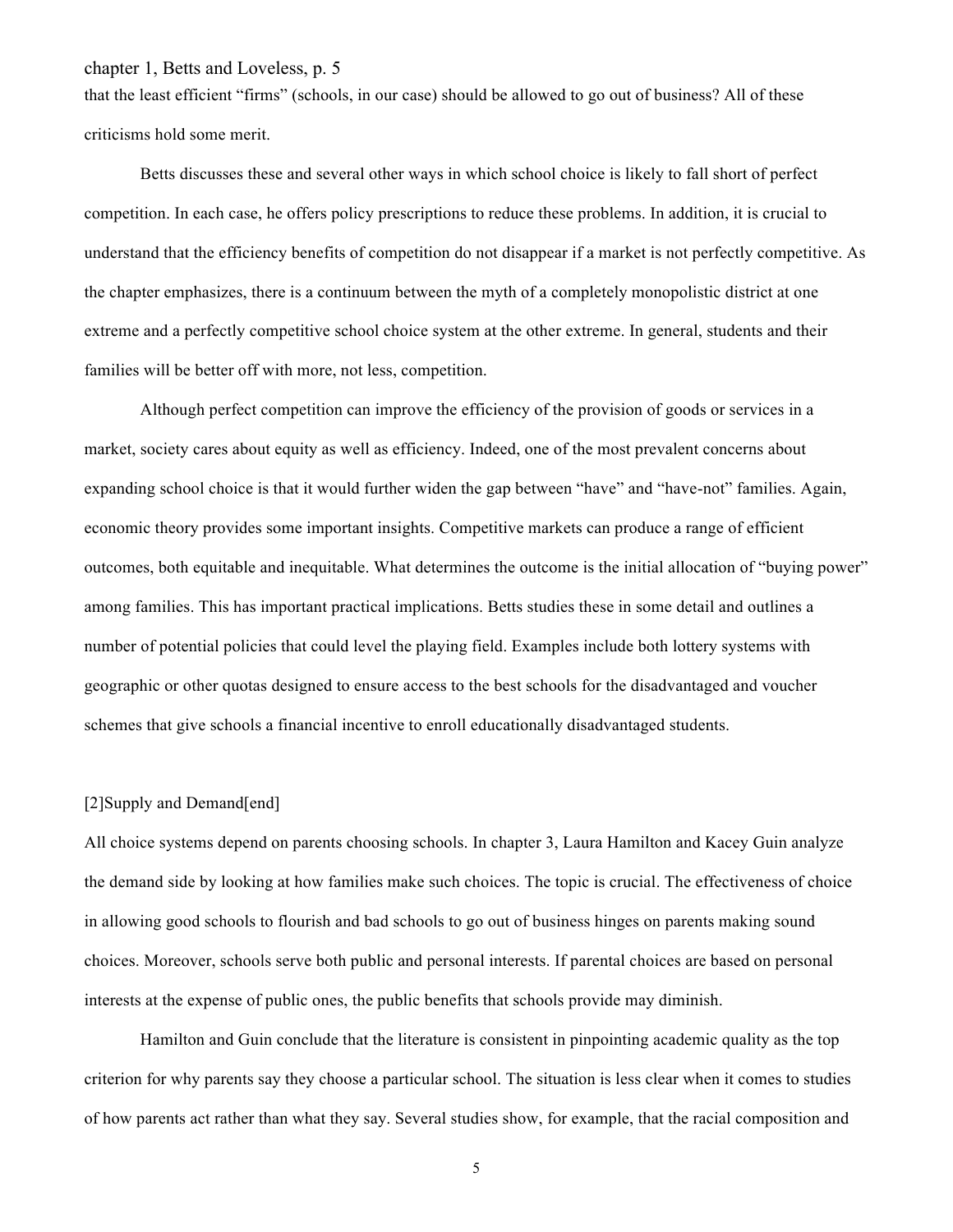socioeconomic status of charter schools appears to matter more when choosing schools than parents let on in surveys of preferences. Parents may be responding to surveys with socially acceptable answers rather than expressing their true reasons for selecting schools. Or they could be using demographic characteristics as proxies for school quality. Having good information appears essential for parents who are choosing schools. Hamilton and Guin call for a series of demonstration programs to provide high-quality information to parents, both to facilitate wise choice making and to allow for more research on the matter.

In addition to policies that empower families to choose, or "demand," nonlocal schools, it is essential that an adequate supply of schools be available to meet this demand. Chapter 4, by Betts, Dan Goldhaber, and Larry Rosenstock, studies the supply side of school choice. The chapter reasons that because parents will want to send their children to a school that is not far away, even a well-developed market for school choice would probably resemble monopolistic competition. In this situation, monopoly-like schools have some power either to set the cost of education holding constant school quality or, more realistically, to set the quality that they will provide for a given revenue per pupil. However, more schools will open up in areas dominated by one or a few schools to the point at which new schools would find it unprofitable to enter. This benefits local students by increasing their number of choices while increasing the quality of schooling that can be obtained for each education dollar spent by society.

The chapter then considers the many factors that are likely to influence the supply of schools. Funding of schools of choice is perhaps the most important form of regulation to consider. In practice, most new choice programs have not received adequate funding. Some of the voucher plans put forth across the nation have called for vouchers that would not come close to paying for tuition at the better private schools, which raises concerns that vouchers might in the end prove a sop to well-heeled families that have already enrolled their children in elite private schools. Charter schools provide a second example of the difficulties imposed by inadequate financing. Charter schools often have to fund the building of a school campus through nongovernmental sources, because the funding formulas do not take this need into account. Further, in many instances charter schools often receive less funding per average daily attendee than regular public schools. This does not seem to be an oversight so much as an actively made political decision. Indeed, when the National Working Commission on Choice in K--12 Education issued its main report, its call to equalize funding between schools of choice and regular public schools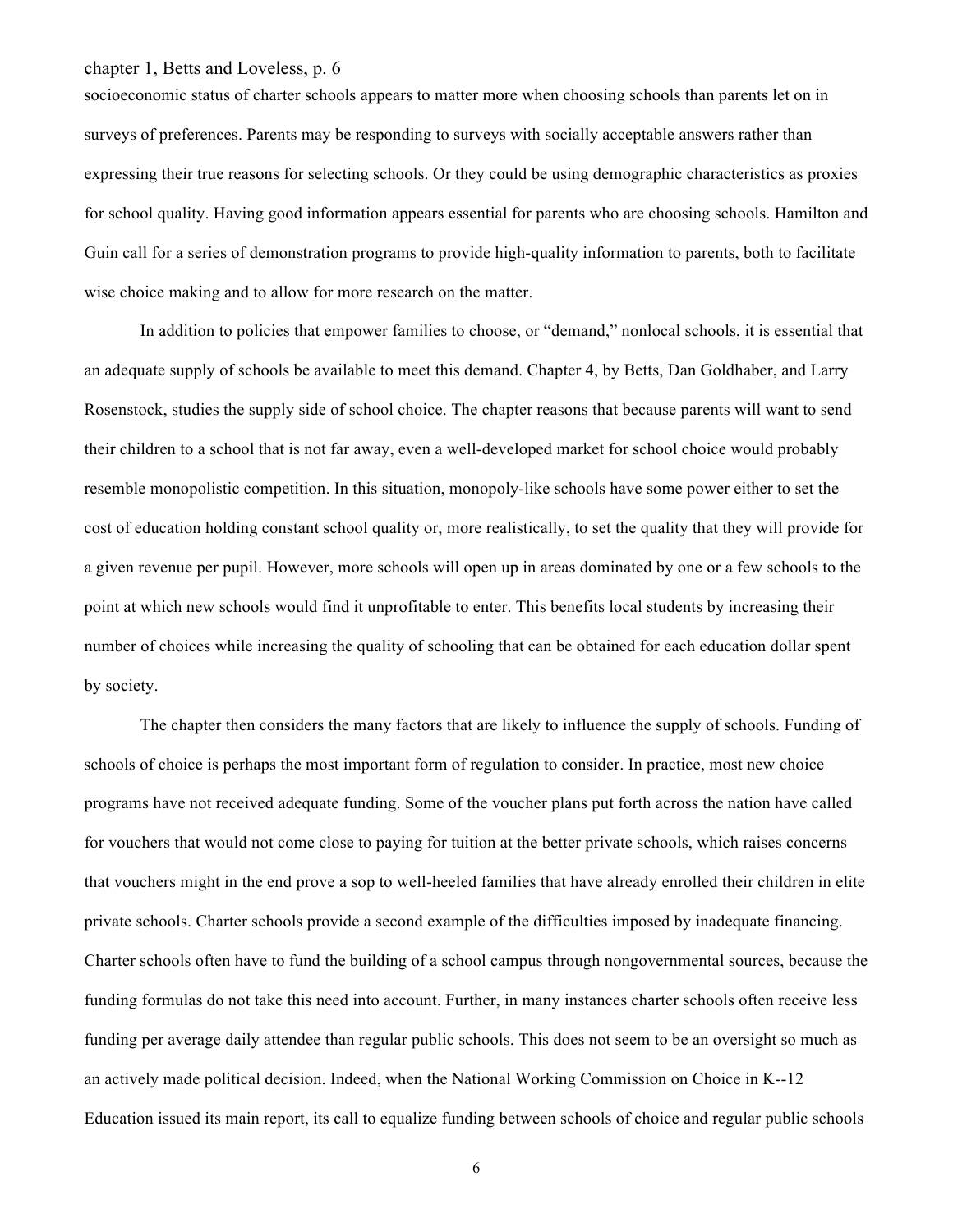was opposed by one of the main national teachers' unions, the American Federation of Teachers. As *Education Week* reporter Caroline Hendrie wrote: "The notion that alternatives to regular public schools should receive funding on a par with district-managed schools is 'pie in the sky,' said Bella Rosenberg, an assistant to AFT President Sandra Feldman."<sup>3</sup>

The decision to create a new school is a very dynamic process that is based not only on current policy but also on *beliefs* about the future policy and funding environment. In practice, school operators face much uncertainty---legal, regulatory, and financial. Taking examples mainly from the case of charter schools, the chapter points out that potential school operators are less likely to open up a school knowing that in recent years some state legislatures have changed the law governing charter schools with little notice and that states and individual chartering districts have similarly sometimes altered their agreements to support charter schools financially. These uncertainties, plus the added uncertainty that a charter school may not have its charter renewed, make it extremely difficult for charter schools to borrow money to build facilities. This puts the charter school movement at a distinct disadvantage vis-à-vis regular public schools, which typically benefit from public bond issues to cover capital expenses.

The chapter concludes with recommendations for policy reforms that could enhance the supply of new schools in the face of these many uncertainties.

# [2]Inside the Black Box[end]

In chapter 5, Frederick M. Hess and Tom Loveless examine the operation of schools under choice. The authors liken school choice to a black box, referring to the failure of both critics and supporters to specify the mechanisms producing choice's purported effects—whether one believes the outcomes of choice are positive or negative. Choice is not an educational program in the sense of promulgating a new approach to instruction---a particular way of teaching reading or math, for example. Schools of choice may be all over the map in their handling of curriculum and instruction. Indeed, supporters claim heterogeneity as a benefit of choice---that choice regimes would stimulate diverse approaches to important aspects of schooling in order to satisfy diverse consumer preferences.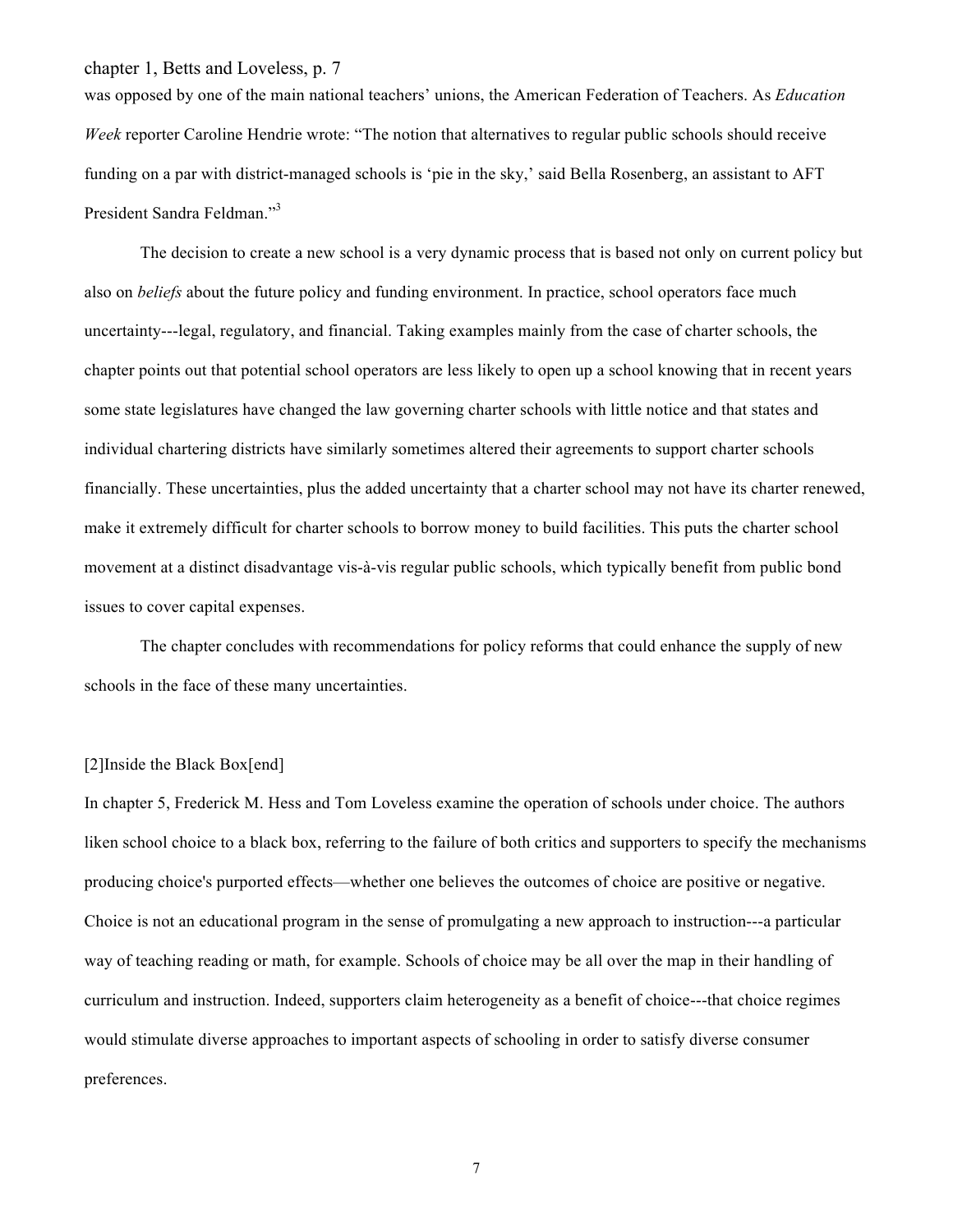Surely, Hess and Loveless argue, some of these approaches will prove to be more effective than others. If that is true, then the effects of choice may be confounded with the success or failure of particular practices at the schools parents choose—that is, the practice, not the choice itself, may be producing the effect. The key to replicating successful systems of choice or to importing lessons from choice schools into traditional public schools, then, rests on knowing precisely what it is inside the black box that is producing the benefits. Simply making a choice does not increase student learning. Hess and Loveless analyze how in choice schools school structure, student population, and classroom practices affect outcomes.

# [1]School Choice and Social Inequality[end]

Given that competition can lead to all sorts of "efficient" outcomes, which vary dramatically in terms of the distribution of outcomes for students, it is important to be concerned about social equity. The second section of the book studies the impact that a widespread school choice program might have on nonchoosers, offers new thoughts and evidence on the impact of school choice on racial integration, examines the complex politics surrounding school choice, and closes with an analysis of whether the decentralization of decisions about how to education children will reduce social cohesion by reducing young people's commitment to shared civic values.

#### [2]Leaving Nonchoosers Behind?[end]

In chapter 6, Dan Goldhaber, Kacey Guin, Jeffrey R. Henig, Frederick M. Hess, and Janet A. Weiss discuss whether school choice will academically help or harm students who do not exercise their choice to attend other than a local school. The theoretical issues here are themselves nuanced, but again, the devil is in the details. As the authors state: "We believe that this debate would be far more useful if it focused instead on the policy design of the choice system itself."

The theoretical argument that nonchoosers will benefit from school choice has multiple facets. The basic theory of competition suggests that providing consumers with choice will benefit all consumers by forcing less efficient schools to adopt better teaching methods and curricula to prevent loss of students to more efficient schools. In the extreme, this competition for students will also drive the least efficient providers out of business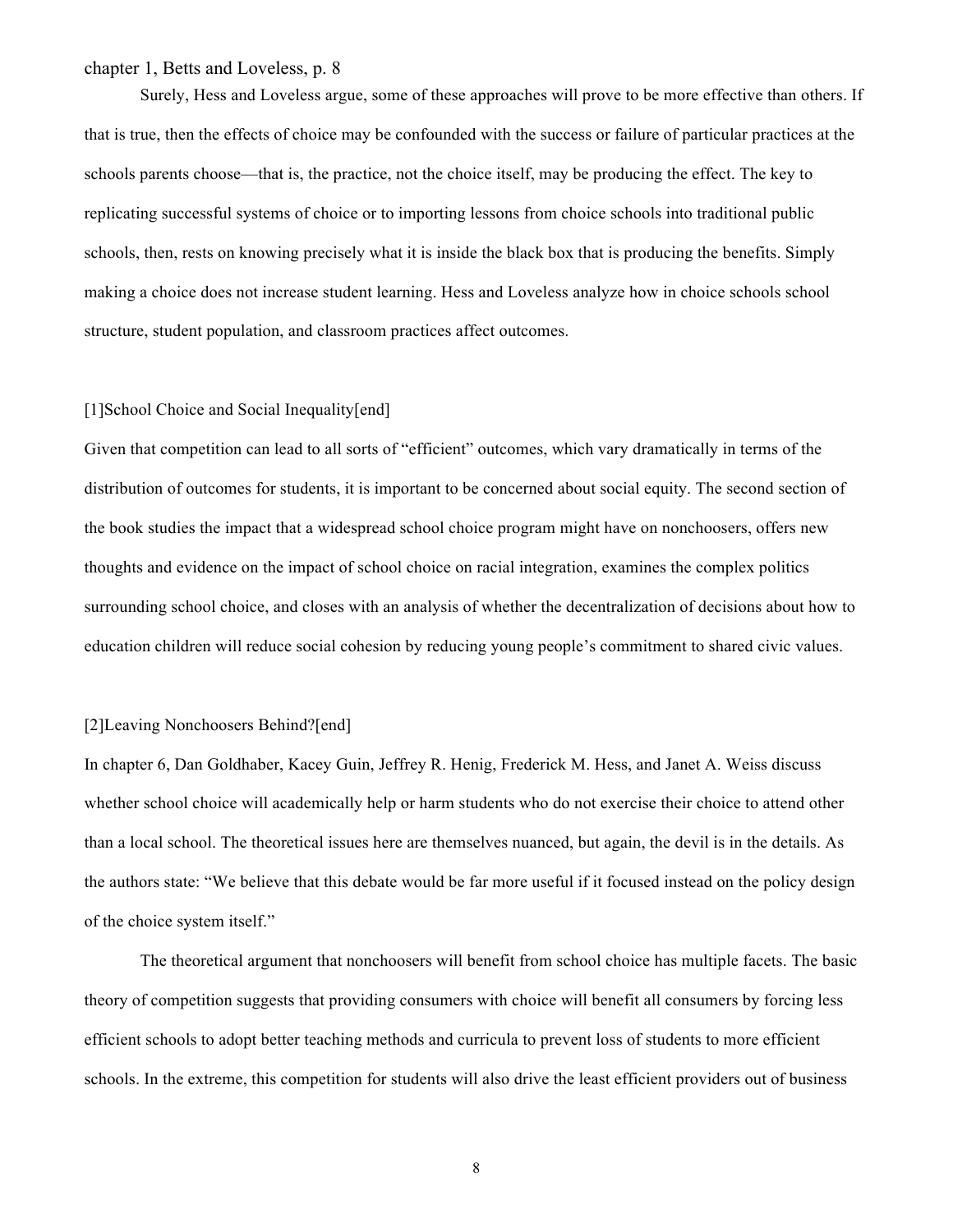altogether. In practical terms, this means that badly run schools will be shut down or taken over by those who have better ideas on how to teach children.

There are several other sources of potential benefits to nonchoosers. Should choice lead to greater homogeneity among students who choose to stay at underperforming schools, then these schools might be better able to tailor teaching methods to help these students. A separate mechanism for choice to help nonchoosers operates through political channels. The authors speculate that if choice fosters voter confidence that the public school system is spending resources wisely, it could increase support for increased school spending. Such increased spending could benefit nonchoosers and choosers alike.

The authors also delineate reasons why, in theory, expanded school choice could lower educational quality. One concern is that the cost of operating a school that has lost, for example, half its students through choice programs will cost more than half as much to run than if it were operating at full capacity. This is because many costs such as administration, heating, and lighting are relatively fixed. Second, increased regulatory oversight could reduce funding available for the classroom. Both of these arguments suggest that all students, including nonchoosers, could be hurt by these added costs. Some of the authors' other concerns suggest an especially negative impact on nonchoosers. Chief among these is the idea that choice, by inducing outflows of talented students, could hurt the quality of the student peer group at underperforming schools. This could hurt the academic achievement of those students left behind, based on a growing body of evidence suggesting that students learn from one another.

Goldhaber and co-authors provide a menu of policies that administrators can implement to improve the impact of choice on nonchoosers. For instance, schools that lose students should receive timely notice of how many students have opted out and which schools they have chosen. Otherwise, how will failing schools know what other schools to emulate?

In addition, the authors tackle the ethically difficult question of whether to starve an underperforming school of money or to give it additional funds. They reason that the key issue is whether an underperforming school that loses a student should lose the marginal cost of educating that one additional student, or to lose more or less than this amount of funding. To give these schools a chance to reform and adjust, the authors argue for removing less than the marginal cost of educating the student who left "so that the school will actually have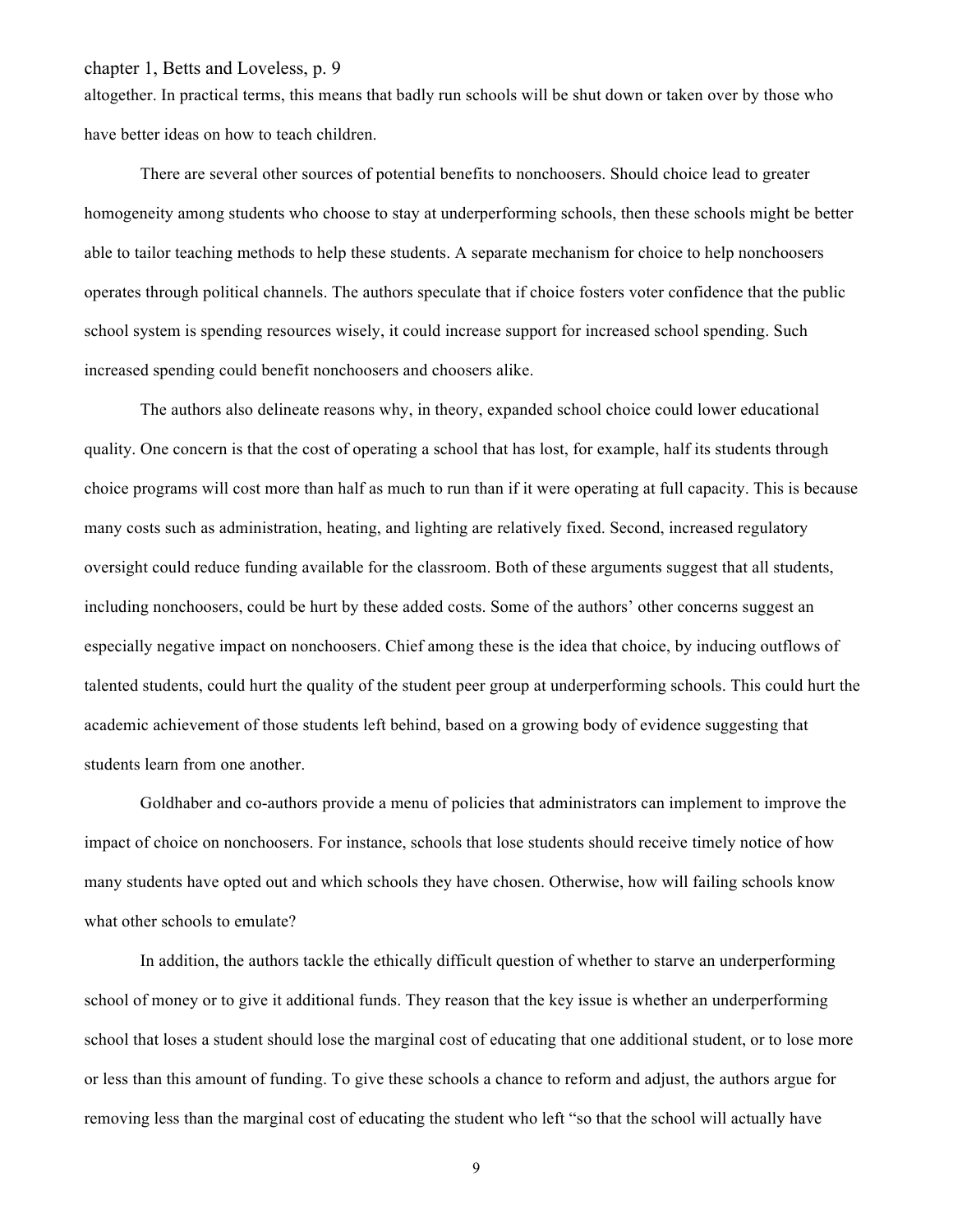slightly more to spend on each remaining student as it initially responds to market signals." However, this would be a rather perverse incentive to provide to the school in the long run. Thus, they argue, eventually the school should be penalized by more than the marginal cost.

#### [2]School Choice and Racial Integration[end]

Historically, some of the most bitter fights related to school choice occurred in the 1960s and 1970s, when courts ordered busing in many districts as a means to desegregate schools racially. In chapter 7, Brian Gill provides a thoughtful commentary on school choice viewed as a means to increase racial and socioeconomic integration in schools. He argues that policymakers who promote school integration should think carefully about their goals before designing a school choice program. For example, is integration by race the sole objective, or should we also be concerned about gender and socioeconomic integration? Similarly, should integrationists be concerned more about the racial balance *among* schools or *within* schools? If the main goal of integration is to increase social contact among socioeconomic and racial groups, then policymakers must also think about how to reduce segregation across classrooms in a school.

Although Gill's chapter argues that "external factors" such as families' preferences can greatly influence whether school choice helps or hinders integration, there do remain many policy levers that can improve the chances that a school choice program will increase integration. For example, a school voucher program that provides each family with a voucher that covers only a fraction of typical private school costs would probably exacerbate racial and socioeconomic segregation. A partial subsidy such as this would leave less affluent parents unable to afford many local private schools. Instead, the main beneficiaries would be parents who were likely to send their children to private schools without the subsidy. On the other hand, a targeted voucher that provides generous subsidies only to less affluent groups could integrate both the private and public school sectors if student flows into private schools caused the percentage of public school students who are nonwhite to fall and the corresponding percentage in private schools to rise.

Gill lists a number of factors that policymakers should consider in designing a school choice program with integration in mind. These factors include admissions, funding mechanisms, the supply of schools, and the provision of adequate information to all families.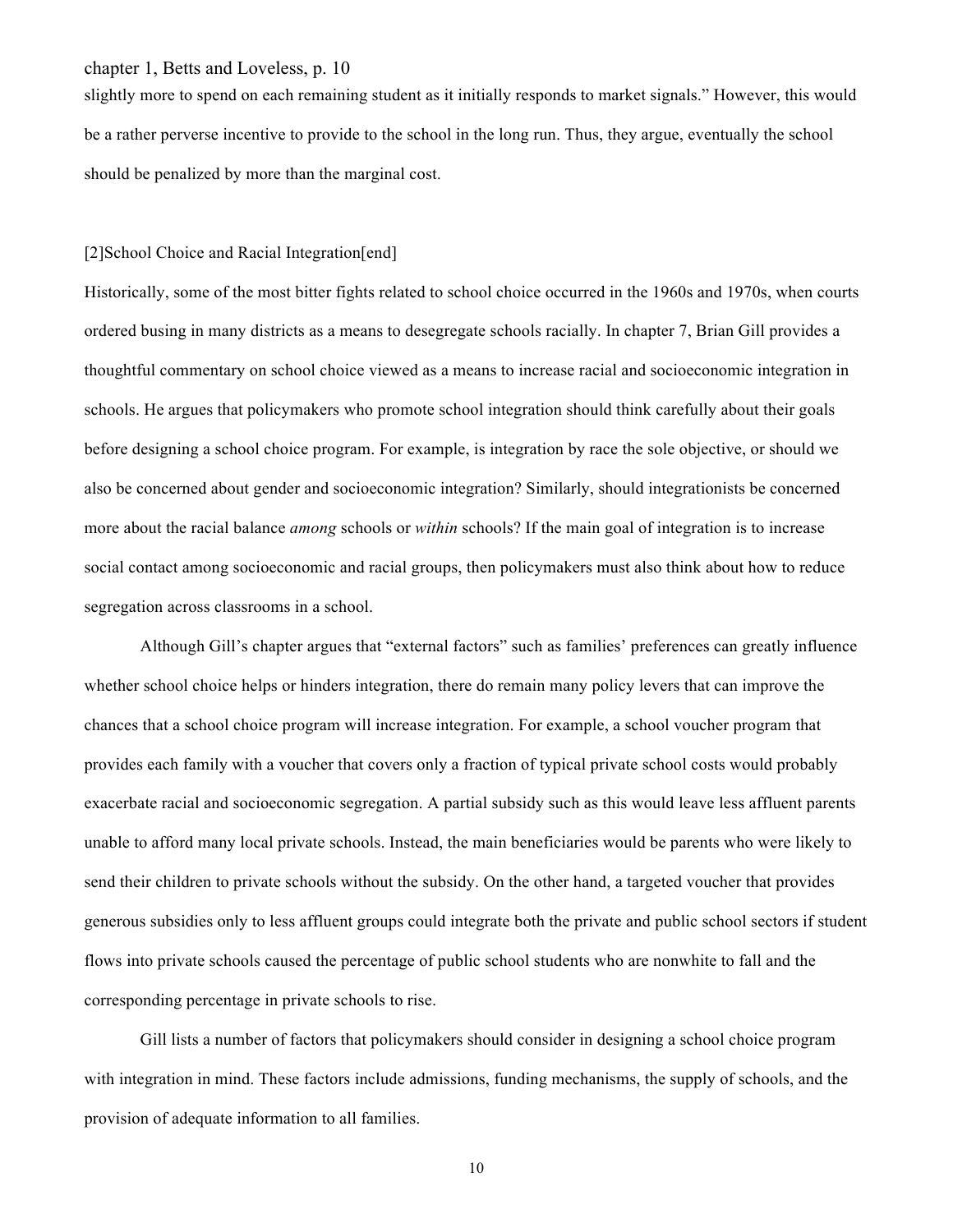Just as policymakers need to be clear on why they want school choice to increase integration, researchers need to exercise care in measuring the impact of school choice on integration. Gill argues that many past attempts to examine the impact of choice on integration do not answer the right question. For instance, if administrators seek to increase contacts among social groups, researchers should then measure integration at the classroom level rather than the school level. Such analysis has been rare, in part because of inadequate data. Other problems Gill outlines include inappropriate selection of comparison schools against which to compare schools offering choice, and inadequate information on how school choice programs induce flows of students between the private and public school sectors. He gives the example of a new public magnet school that might look less integrated than other public schools but that drew many nonminority students out of private schools, thus serving to integrate both the public and private school sectors.

In chapter 8, Karen E. Ross studies how charter schools in Michigan have altered racial integration in the regular public schools. Michigan is well worth studying because the number of its charter schools has grown rapidly compared to most other states. In addition, black-white segregation is high in Michigan's schools. Ross asks a series of related questions. First, how does the racial mix at charter schools compare to the mix in nearby regular public schools? Second, do charter schools locate in districts in a way designed to attract mainly white students, thereby perhaps exacerbating segregation in the regular public schools? Third, in districts that have attracted charter schools, has racial segregation in the regular public schools increased or decreased over time?

In Michigan's charter schools, 47 percent of students are black, compared to a mere 17 percent in regular public schools in that state. This huge discrepancy can be explained almost completely by the decisions of charter school operators to open schools in predominantly black neighborhoods. Ross proves this by comparing charter school enrollment to the enrollment at regular public schools within a two-mile radius and finding highly comparable racial mixes. Similarly, the chapter shows that charter schools are much more likely to spring up in districts that already have highly segregated schools and that these areas tend to have greater proportions of black and Latino students than districts that do not attract charter schools. Taken together, these findings provide powerful evidence that in Michigan charter operators on the whole aim to serve nonwhite students, which contradicts the theory that charter schools will skim off affluent (and typically white) students.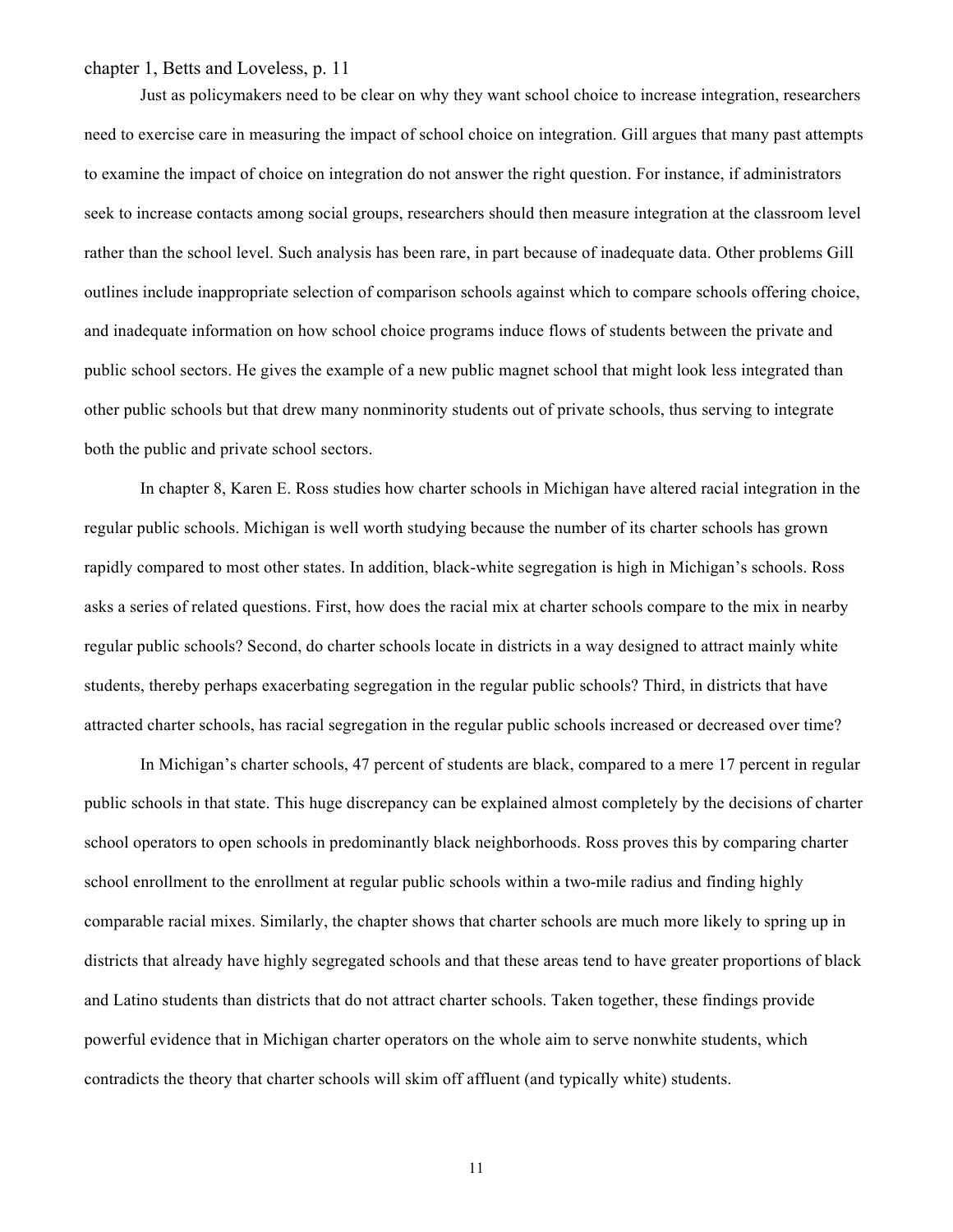Finally, the chapter examines trends in racial segregation in public school districts between 1990 and 2000 and asks whether the arrival of charter schools exacerbated or reduced racial segregation in the regular public schools over this period. The results are mixed, and in many cases no significant link appears. In some districts in which charter schools' enrollment share surpasses the median of 7 percent, black and Hispanic isolation appears to have increased over the decade, although white isolation fell somewhat. In spite of elaborate demographic controls in her models, Ross cautions that it is not possible to know the causal mechanism behind these patterns. Put differently, if charter schools had not been created in the 1990s would these districts have become more segregated---at least in terms of black and Hispanic isolation---anyway?

# [2]The Politics of School Choice[end]

In chapter 9, Jeff Henig asks why the politics of school choice are so divisive. Henig acknowledges that ideological differences and interest group politics both play roles. But tensions run deeper. Henig draws a distinction between pragmatic and systematic privatization. He explains that proposals for seemingly pragmatic choice run into stern opposition, in part, because opponents fear that modest forms of privatization could unleash forces that ultimately undermine democratic control over schooling. In the first half of the essay, Henig explains why this fear may be overblown. Inherent in American political institutions is the assurance that change will be incremental, subject to countless veto points, and governed by divided power. Moreover, the public school system, as Henig points out, already offers parental choice in the form of magnet schools, charter schools, interand intra-district choice, and the like. In 1999 about 14 percent of children in the public school system attended schools that parents had chosen.

So is opposition to choice unreasonable? Not at all. In the middle part of the essay, Henig discusses the idea that "when there is a prospect that the resulting changes may erode, in ways that are not readily reversible, the basic capacity of public institutions to take the measure of and effectively act for the public interest, there are good reasons to take note and take care." In particular, Henig believes that choice could weaken support among three key constituencies that traditionally support spending on public schools: loyally Democratic African Americans and Hispanics, by exploiting political fissures in minority communities; conservative Jewish voters who want to save Jewish private schools; and homeowners, by weakening the link between schools and property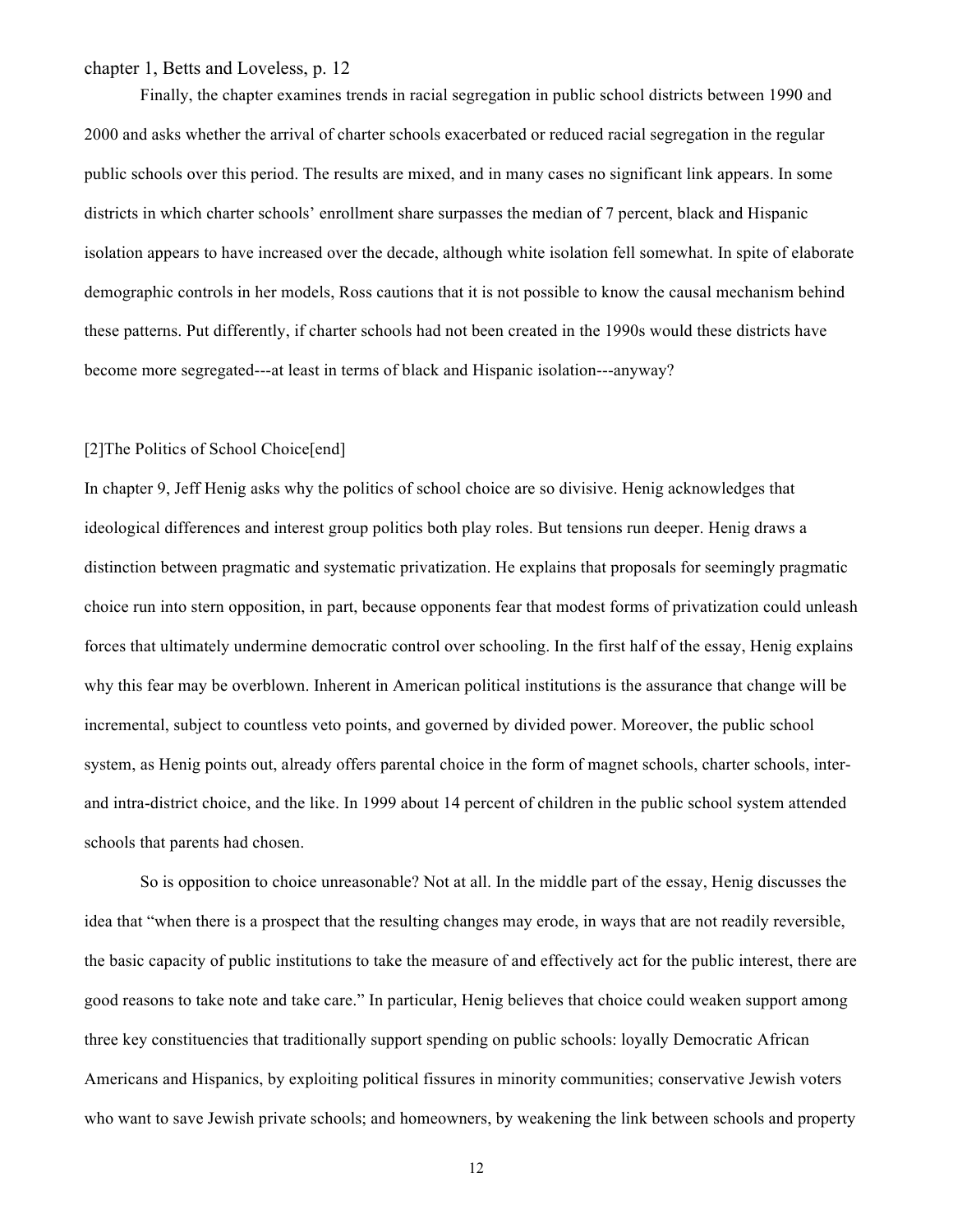value. Henig concludes the essay by holding out pragmatic privatization as having the greatest potential for offering common ground to proponents and opponents of school choice. But with highly mobilized interest groups and ideological rancor governing the contemporary choice debate, it is doubtful, Henig admits, for common ground to be found any time soon.

# [2]School Choice and Civic Engagement[end]

One concern about a widespread system of school choice is that balkanization will result, in the end weakening the ability of the K--12 sector to impart desired civic values to the nation's youth. This concern seems particularly relevant in the case of voucher programs that allow students to attend private schools. In the United States, the vast majority of private schools are religious schools. In chapter 10, Patrick J. Wolf examines school choice and the inculcation of civic values. Public schools occupy a unique place in American society as institutions responsible for handing down the legacy of democracy from one generation to the next. Supporters of school choice argue that this reputation is largely a myth and that private schools are equally adept at preparing good citizens. Wolf examines the empirical evidence comparing public and private schools in teaching civic values and lists seven values in order from the most studied to the least studied: political tolerance, voluntarism, political knowledge, social capital, political participation, civic skills, and patriotism.

Wolf finds evidence supporting the argument that schools of choice are just as effective as public schools in teaching civic values. Of the nineteen studies he reviews, only one uncovered negative results for private schools. The bulk of the studies are neutral to positive. Notably, most of the positive studies are of Catholic schools or Latino students. When Wolf removes studies involving Catholic schools or Latinos from the review, the positive effect is less pronounced. The conclusion remains, however, that research does not support the notion that private schooling undermines the teaching of civic values. As Wolf puts it, "The statistical record thus far suggests that private schooling and school choice rarely harms and often enhances the realization of the civic values that are central to a well-functioning democracy."

# [1]Closing Thoughts[end]